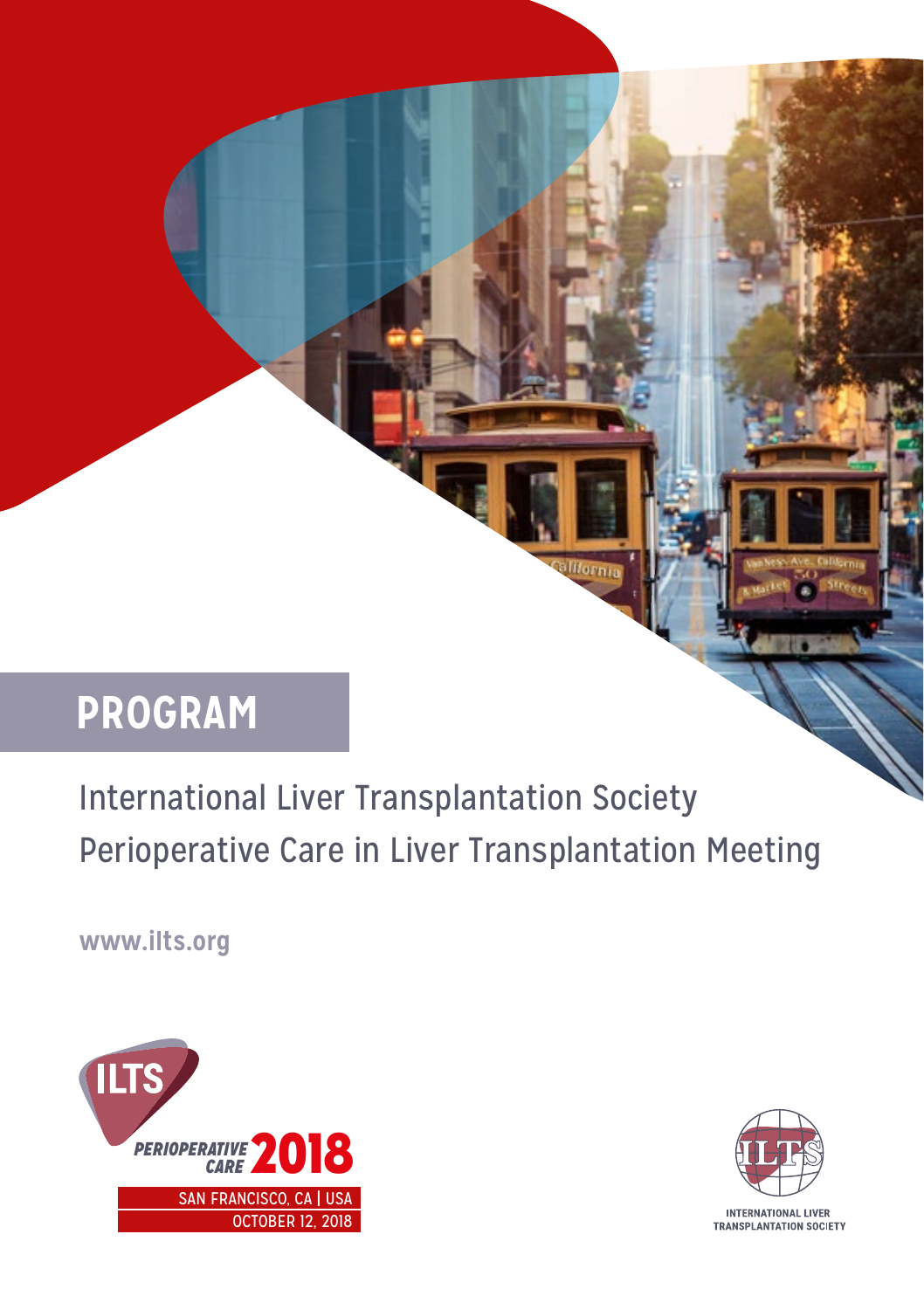## Time and Date

Friday, October 12, 2018 07:30–17:00

## Program Chair

Dmitri Bezinover, MD Pennsylvania State University, Hershey, PA USA

#### Program Committee

John Feiner, MD UCSF, San Francisco, CA, USA

Helge Eilers, MD UCSF, San Francisco, CA, USA

Linda Liu, MD UCSF, San Francisco, CA, USA

David Shimabukuro, MD UCSF, San Francisco, CA, USA

## Stuart McCluskey, MD, PhD, FRCPC

University of Toronto, Toronto, Canada

# James Findlay, MB, ChB

Mayo Clinic, Rochester, MN, USA

#### Venue:

Mission Bay Conference Center at UCSF 1675 Owens Street, Suite 251 San Francisco, CA 94143-3008, USA

#### Purpose

The program is designed to update the participant on important issues involved with perioperative care during transplantation.

## Target Audience

- Anesthesiologists
- Critical Care Physicians
- Residents/Fellows
- Surgeons
- Transplant Coordinators
- Other Health Care Professionals interested in Perioperative Liver Transplant Care
- Hepatologists

#### Learning Objectives

- 1. Review current concepts in management of heart failure and cirrhotic cardiomyopathy as well as updates on metabolic syndrome, neuromonitoring and futility index.
- 2. Discuss "second choice" graft: decision dilemma and management.
- 3. Report on expert reviews of the latest literature as well as ILTS updates.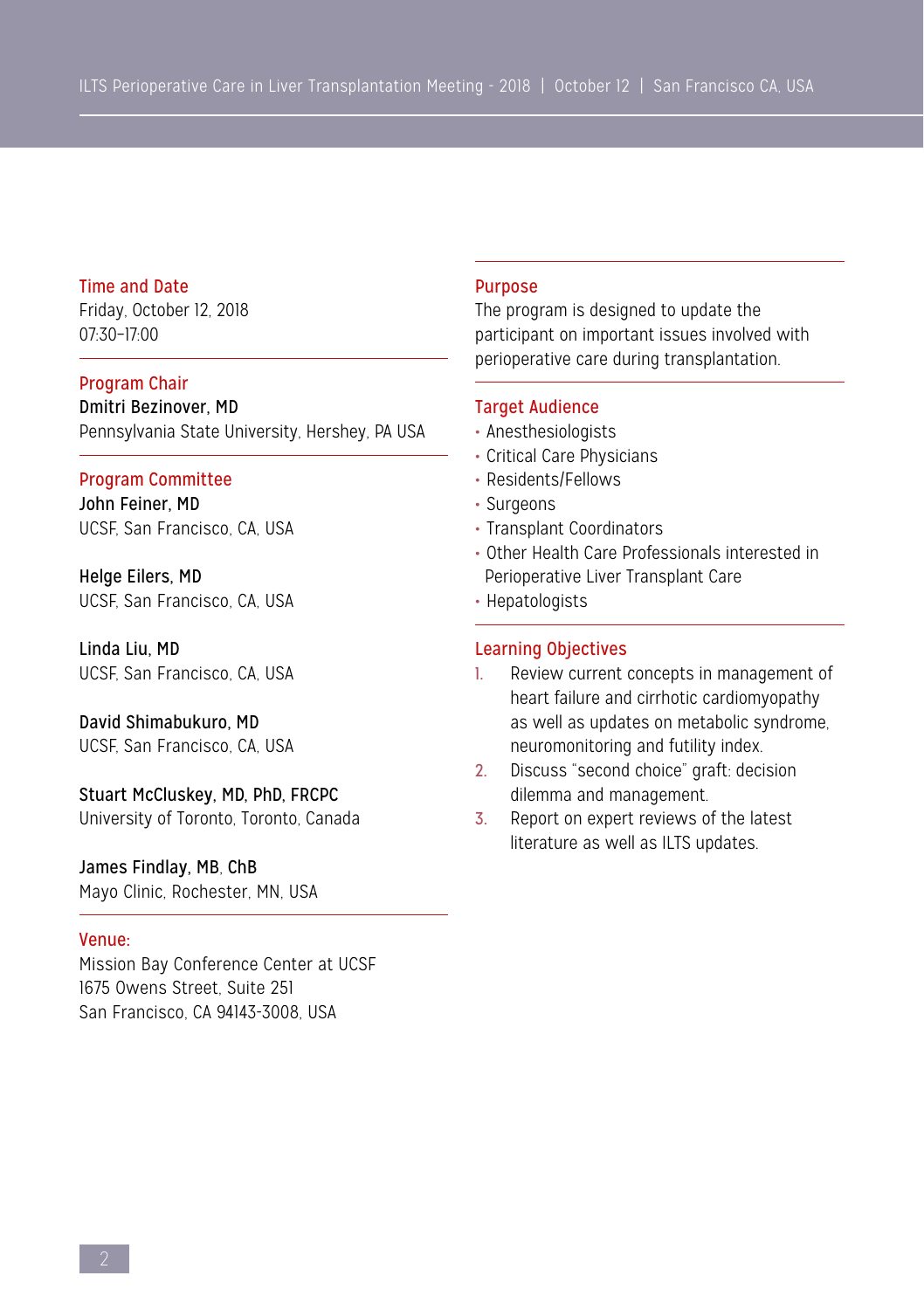## Satisfactory Completion

Learners must complete an evaluation form to receive a certificate of completion. Your chosen sessions must be attended in their entirety. Partial credit of individual sessions is not available. If you are seeking continuing education credit for a specialty not listed below, it is your responsibility to contact your licensing/certification board to determine course eligibility for your licensing/certification requirement.

## Physicians / Nurses / Pharmacists

In support of improving patient care, this activity has been planned and implemented by Amedco LLC and International Liver Transplantation Society



(ILTS). Amedco LLC is jointly accredited by the Accreditation Council for Continuing Medical Education (ACCME), the Accreditation Council for Pharmacy Education (ACPE), and the American Nurses Credentialing Center (ANCC), to provide continuing education for the healthcare team.

## Credit Designation Statement

Amedco designates this live activity for a maximum of 8.5 *AMA PRA Category 1 Credit(s)TM*. Physicians should claim only the credit commensurate with the extent of their participation in the activity.

#### Register Now

Online registration is now open [https://regonline.](https://regonline.react-profile.org/profile/ILTSoct18/ILTSOct/en/login) [react-profile.org/profile/ILTSoct18/ILTSOct/en/login](https://regonline.react-profile.org/profile/ILTSoct18/ILTSOct/en/login) In order to secure your place, please be sure to register before October 11, 2018.

## Registration Fees

| <b>ILTS Member</b>  | Before Oct. II Onsite |       |
|---------------------|-----------------------|-------|
| Physician/Scientist | \$110                 | \$160 |
| Associate*          | \$100                 | \$150 |
| Trainee**           | $\text{\$}95$         | \$145 |

| Non-Member          | Before Oct. II Onsite |       |
|---------------------|-----------------------|-------|
| Physician/Scientist | \$350                 | \$400 |
| Associate*          | \$240                 | \$290 |
| Trainee**           | \$175                 | \$225 |

#### *\*Associate Fee applies to:*

*Allied health professional staff, attending physician from a middle-income country (please refer to the following list:* [https://ilts.org/join/]( https://ilts.org/join/associate-selected-countries/)) [associate-selected-countries/\)]( https://ilts.org/join/associate-selected-countries/))*, transplant nurse practitioners, nurses and coordinators. Associate status must be certified by a Head of Hospital / Department and must be submitted with registration.* 

*\*\* Trainee Fee applies to:* 

*Medical students, post-graduate students, residents and fellows.*

*Trainees must submit a letter from their Program Director to document trainee status.*

Registration will only be confirmed upon receipt of payment in full, as well as a proof of status if required. If the registration form and/or the full payment and/or the proof of status have not been received before the deadline indicated, the registration will be cancelled.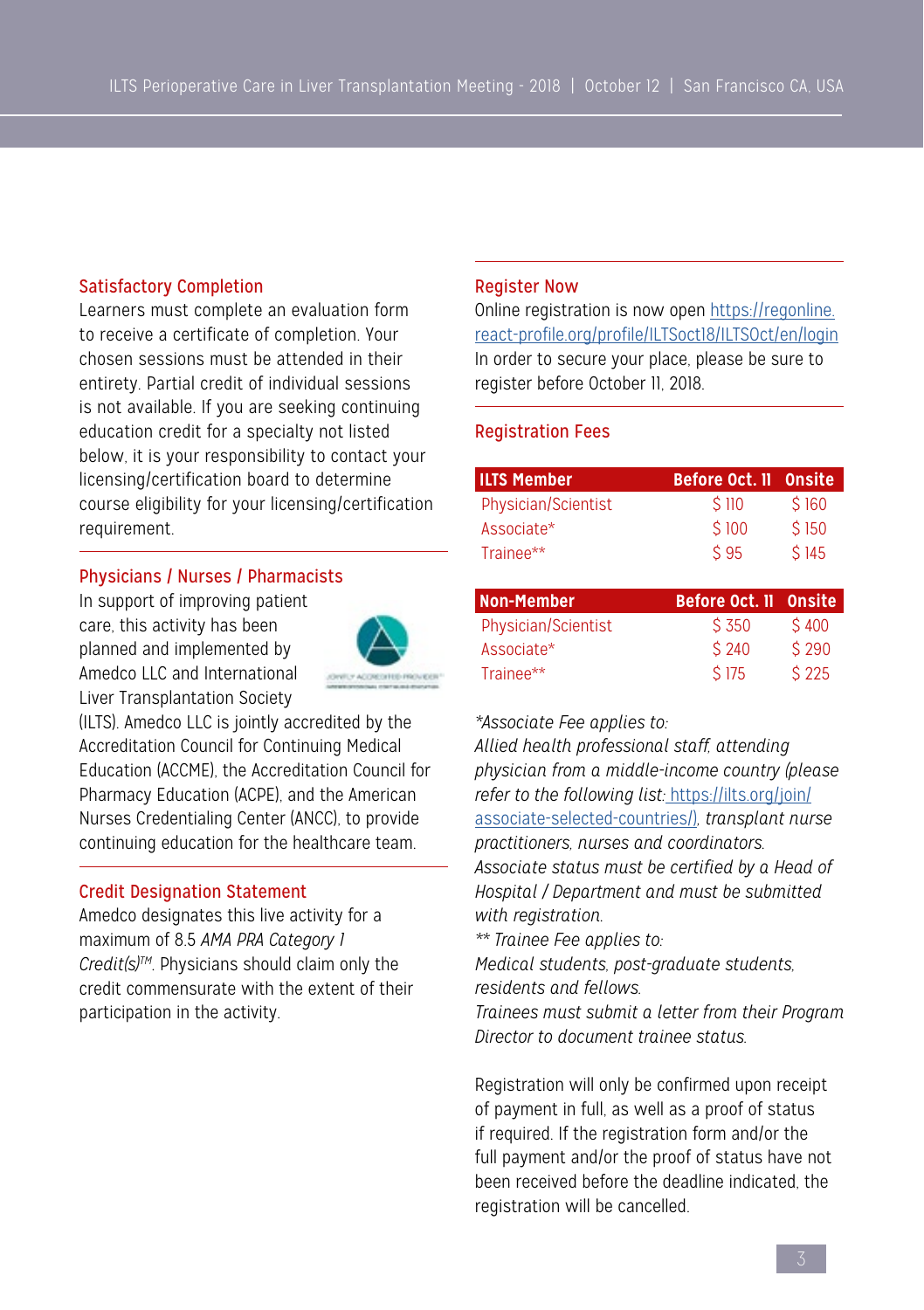To be registered with ILTS Member status and discount, the full membership reference number must be provided by the published deadline. The delegate must have an active membership at the time of registration. No refunds will be made for delegates who acquire or renew their membership after their registration has been confirmed.

Please verify that your membership is active and that you are eligible for the registration category that you are applying for, prior to registering for the meeting. For further assistance, please contact *info@ilts.org.*

All registration fees are exempt of VAT. Payment by bank transfer is only possible until September 28, 2018 at 24:00 CET. After this date only credit card payments will be accepted. The official language of the meeting is English and no translation will be offered.

## Refund Policy

Requests for refunds must be submitted in writing by Friday, September 28, 2018 to: *ilts-periopregistration@kit-group.org.* A \$25 processing fee will be deducted from your refund.

Requests received after September 28, 2018 will not be honored.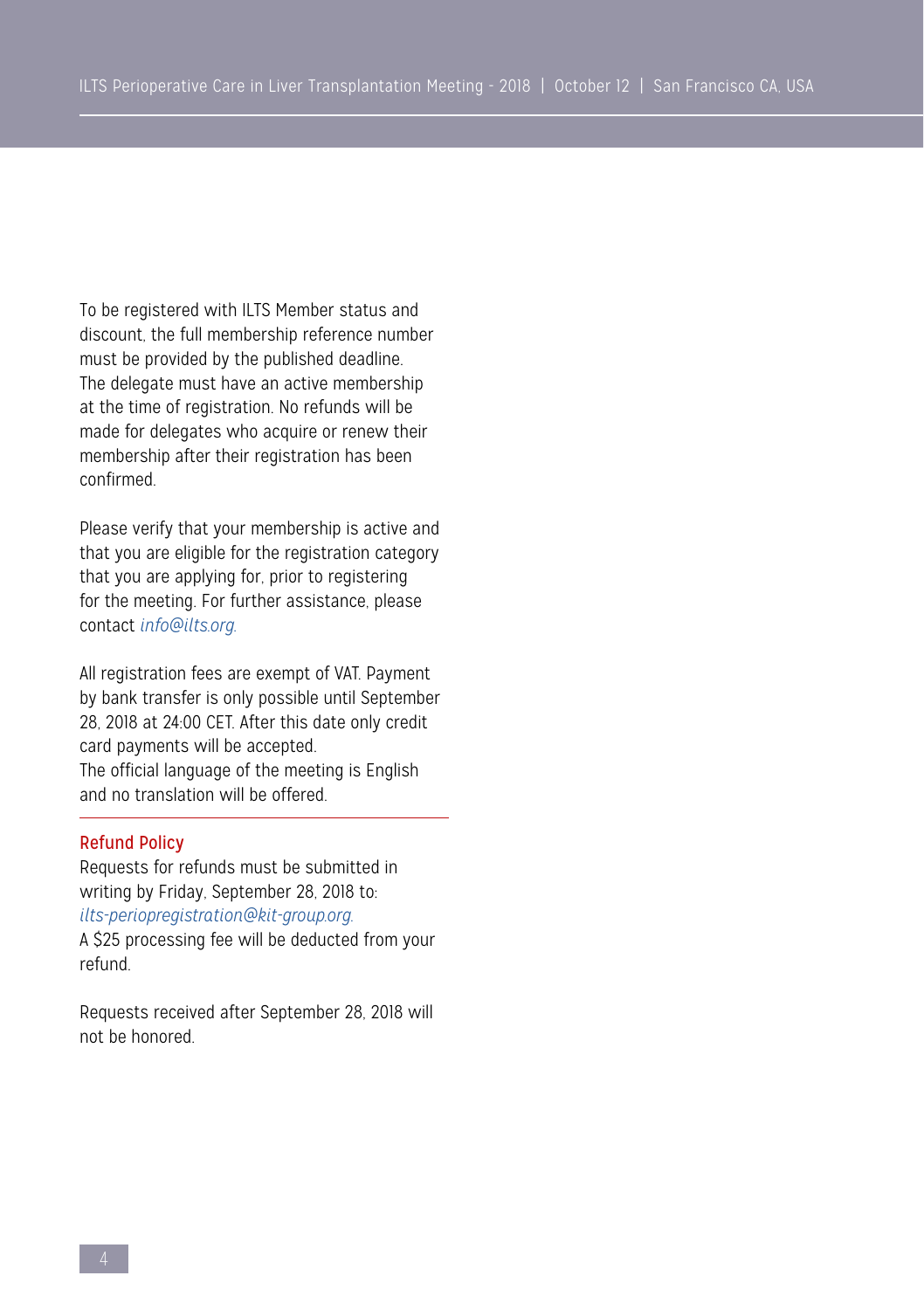| <b>Scientific Program</b> |             |                                                                                                                                                                                           |
|---------------------------|-------------|-------------------------------------------------------------------------------------------------------------------------------------------------------------------------------------------|
| Introduction              | 07:30-07:40 | William Merritt, Johns Hopkins Hospital,<br>Baltimore, MD, USA                                                                                                                            |
| Session 1                 |             | Heart Failure and Liver Transplantation<br>Moderator: Cindy Wang, Cornell University, Ithaca, NY, USA                                                                                     |
|                           | 07:40-08:00 | Cirrhotic cardiomyopathy: diagnosis and<br>management<br>Abraham Sonny, Massachusetts General<br>Hospital, Boston, MA, USA                                                                |
|                           | 08:00-08:20 | The failing heart: epidemiology, monitoring and<br>management of acute heart failure during liver<br>transplantation<br>Jacek Cywinski, Cleveland, Clinic, Cleveland,<br>OH. USA          |
|                           | 08:20-08:40 | Acute cardiopulmonary failure after<br>transplantation: overview and role of<br>mechanical circulatory support<br>Kunal Karamchandani, Pennsylvania State<br>University, Hershey, PA, USA |
|                           | 08:40-09:00 | <b>Discussion</b>                                                                                                                                                                         |
|                           | 09:00-09:20 | <b>Break</b>                                                                                                                                                                              |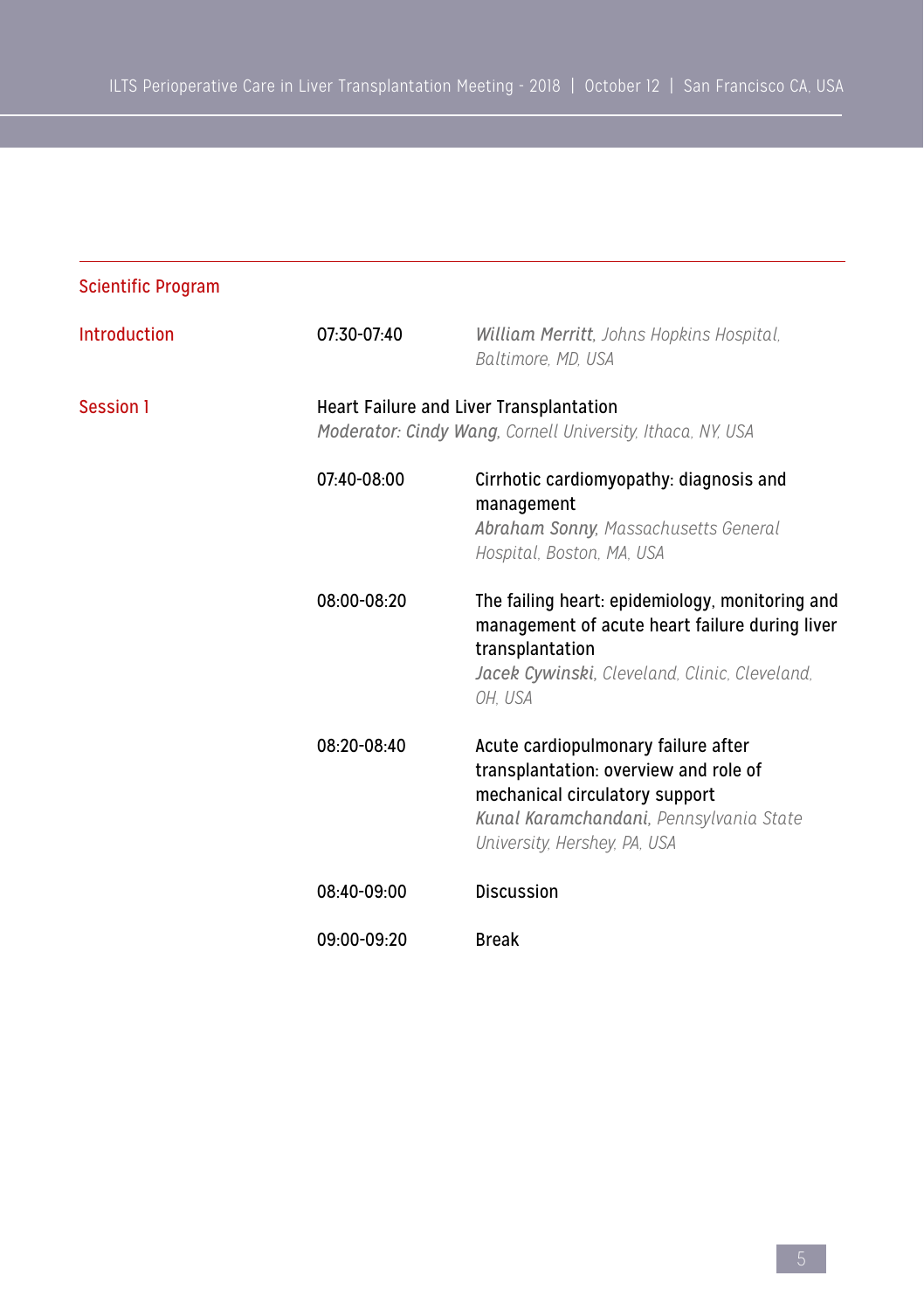| <b>Session 2</b> | <b>New Directions</b><br>Moderator: Ramiro Arellano, London Health Sciences Centre and<br>St. Joseph's Health Care, London, Ontario, Canada |                                                                                                                                                   |
|------------------|---------------------------------------------------------------------------------------------------------------------------------------------|---------------------------------------------------------------------------------------------------------------------------------------------------|
|                  | 09:20-09:40                                                                                                                                 | Neuromonitoring for liver transplantation<br>Hovig Chitilian, Massachusetts General<br>Hospital, Boston, MA, USA                                  |
|                  | 09:40-10:00                                                                                                                                 | Value of liver assist devices and advances in<br>organ preservation<br>Garrett Roll, UCSF, San Francisco, CA, USA                                 |
|                  | 10:00-10:20                                                                                                                                 | Extended criteria donors: Problems with<br>pushing the envelope of acceptability<br>Ryan Chadha, Mayo Clinic, Jacksonville, FL, USA               |
|                  | $10:20-10:40$                                                                                                                               | <b>Discussion</b>                                                                                                                                 |
|                  | 10:40-11:00                                                                                                                                 | <b>Break</b>                                                                                                                                      |
| <b>Session 3</b> | Liver Transplantation: It's Not Just About the Liver<br>Moderator: Roman Schumann, Tufts University, Medford, MA, USA                       |                                                                                                                                                   |
|                  | $11:00-11:20$                                                                                                                               | Liver transplantation and obesity: BMI cutoff or<br>bariatric surgery?<br>Julie Heimbach, Mayo Clinic Rochester,<br>Rochester, Minnesota, MN, USA |
|                  | $11:20-11:40$                                                                                                                               | Functional status and futility index<br>Christine Nguyen-Buckley, UCLA, Los Angeles,<br>CA, USA                                                   |
|                  | 11:40-12:00                                                                                                                                 | Metabolic syndrome after transplantation<br>Jonathan Stine, Pennsylvania State University,<br>Hershey, PA, USA                                    |
|                  | 12:00-12:20                                                                                                                                 | Discussion                                                                                                                                        |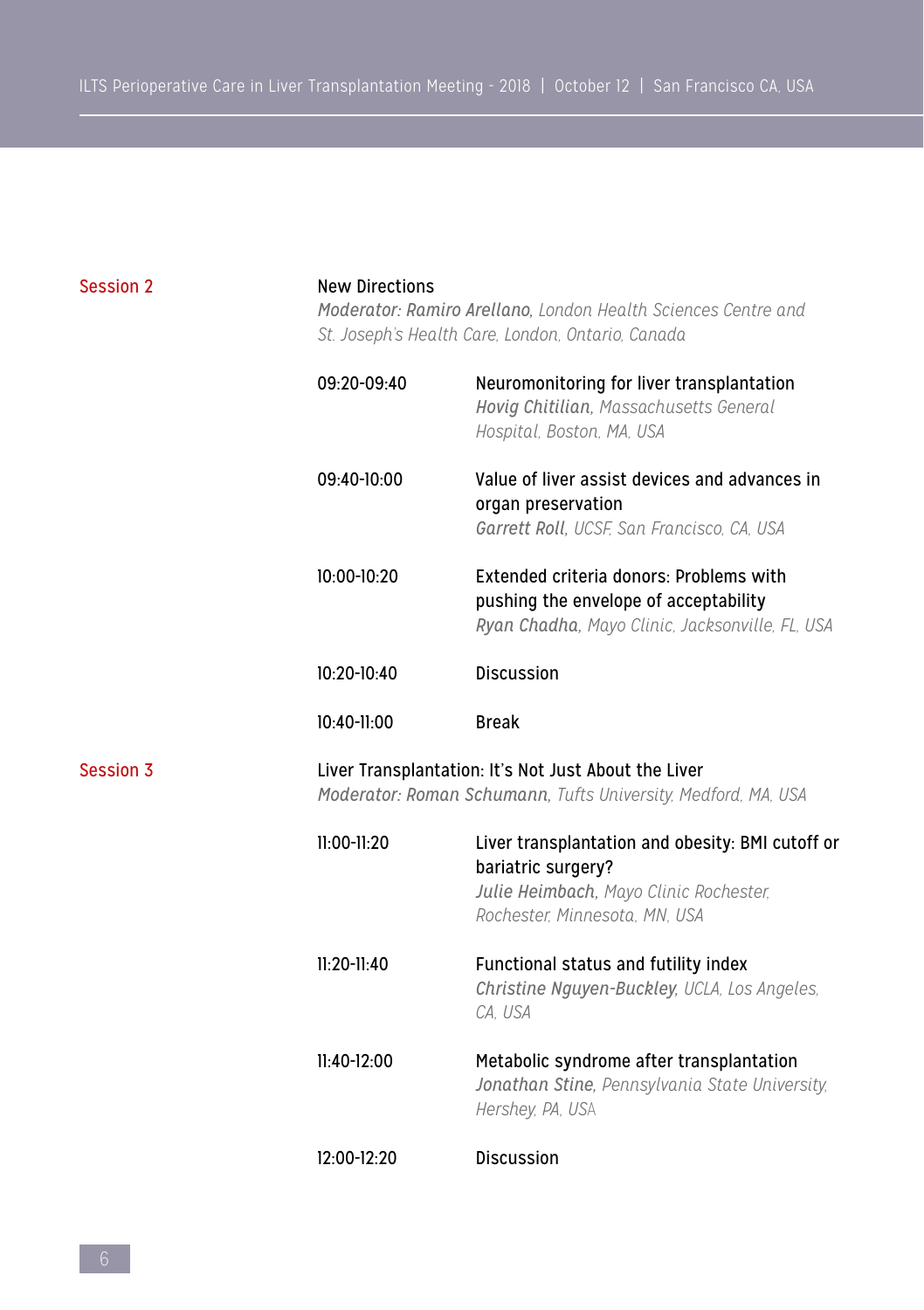| Lunch                                         | 12:20-13:40     |                                                                                                                                                                                                                                                                                                                                                       |
|-----------------------------------------------|-----------------|-------------------------------------------------------------------------------------------------------------------------------------------------------------------------------------------------------------------------------------------------------------------------------------------------------------------------------------------------------|
| Workshop                                      | 12:20-13:40     | Transthoracic Echocardiography Workshop<br><b>Workshop Directors:</b><br>Jeron Zerillo, Mount Sinai, New York, NY, USA,<br>Dmitri Bezinover, Pennsylvania State<br>University, Hershey, PA, USA<br>Workshop Instructors:<br>Cindy Wang, Cornell University, Ithaca, NY,<br>USA.<br>Thomas Verbeek, Pennsylvania State University,<br>Hershey, PA, USA |
| <b>Session 4</b><br>Moderated Case Discussion |                 |                                                                                                                                                                                                                                                                                                                                                       |
|                                               | $13:40-14:00$   | Moderator: Linda Liu, UCSF, San Francisco,<br>CA. USA                                                                                                                                                                                                                                                                                                 |
|                                               |                 | I) High risk liver transplant: implications<br>of portopulmonary hypertension and portal<br>vein occlusion<br>Erika Brinson, UCSF, San Francisco, CA, USA                                                                                                                                                                                             |
|                                               | 14:00-14:20     | Moderator: Kate Kronish, UCSF, San Francisco,<br>CA. USA                                                                                                                                                                                                                                                                                              |
|                                               |                 | 2) Significant hyperfibrinolysis in a patient<br>with intracardiac thrombosis: To give<br>antifibrinolytics or not?<br>Eric Simon, University of Wisconsin Hospitals<br>and Clinics. Madison. WI. USA                                                                                                                                                 |
|                                               | $14:20 - 14:40$ | Moderator: Steve Weston, UCSF, San Francisco,<br>CA. USA                                                                                                                                                                                                                                                                                              |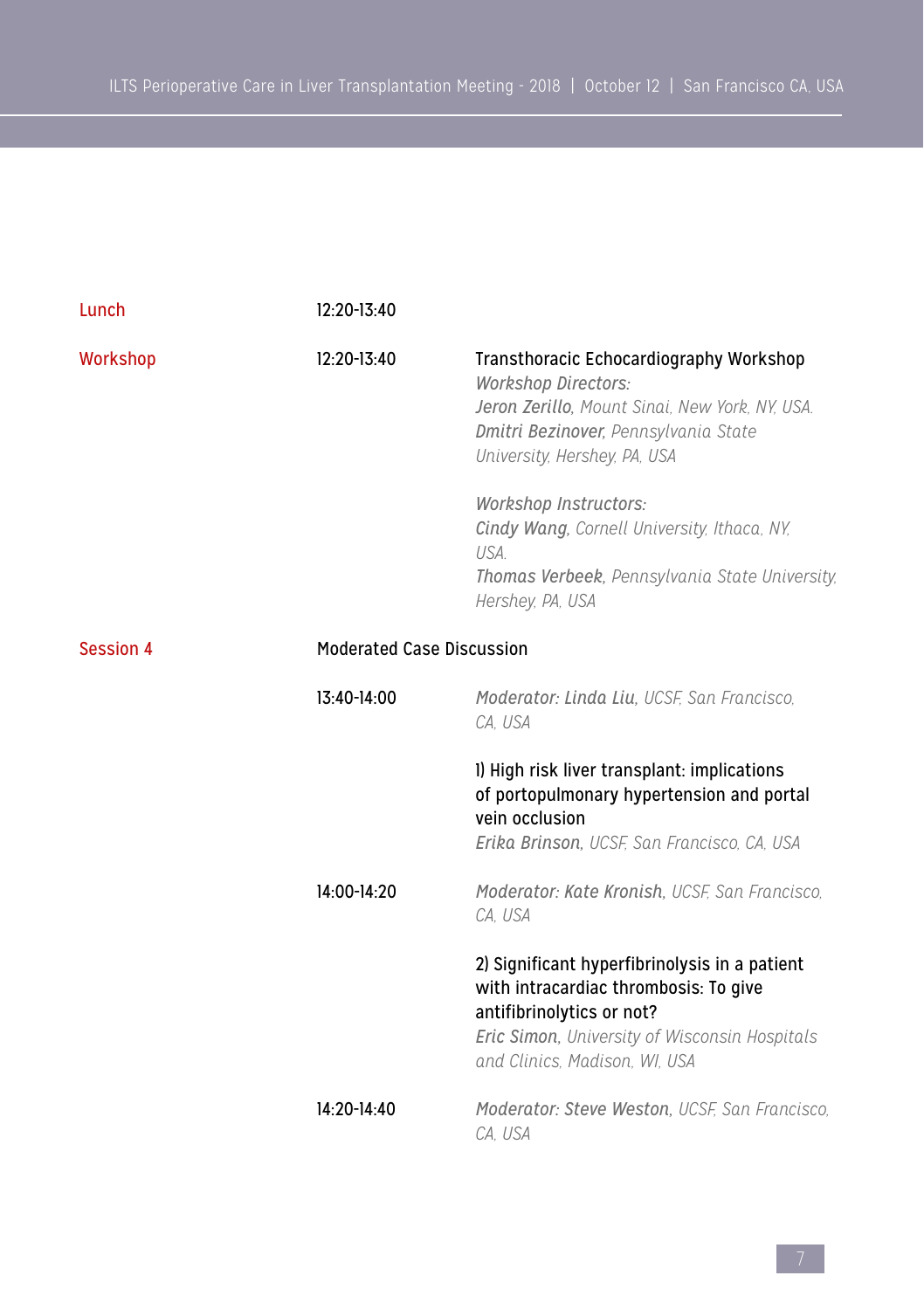|                  |             | 3) Auxiliary liver transplant for acute liver<br>failure due to autoimmune hepatitis in<br>13-year-old<br>Yogesh Puri, King's College Hospital NHS<br>Foundation Trust, London, UK |  |  |
|------------------|-------------|------------------------------------------------------------------------------------------------------------------------------------------------------------------------------------|--|--|
|                  | 14:40-15:00 | <b>Break</b>                                                                                                                                                                       |  |  |
| <b>Session 5</b> |             | Post-transplant Concerns<br>Moderator: Gebhard Wagener, Columbia University, New York, NY, USA                                                                                     |  |  |
|                  | 15:00-15:20 | Early extubation: risks, benefits and patient<br>selection<br>Adam Badenoch, Flinders Medical Centre,<br>Adelaide, Australia                                                       |  |  |
|                  | 15:20-15:40 | Multimodal analgesia for liver surgery/liver<br>transplantation<br>Tetsuro Sakai, University of Pittsburgh School of<br>Medicine, Pittsburgh, PA, USA                              |  |  |
|                  | 15:40-16:00 | Disease recurrence after liver transplant<br>Francis Yao, UCSF, San Francisco, CA, USA                                                                                             |  |  |
|                  | 16:00-16:20 | Discussion                                                                                                                                                                         |  |  |
| <b>Session 6</b> |             | Scientific and Society Updates                                                                                                                                                     |  |  |
|                  | 16:20-16:40 | ILTS update<br>Claus Niemann, UCSF, San Francisco, CA, USA                                                                                                                         |  |  |
|                  | 16:40-17:00 | Literature update<br>James Findlay, Mayo Clinic Rochester, Rochester,<br>MN. USA                                                                                                   |  |  |